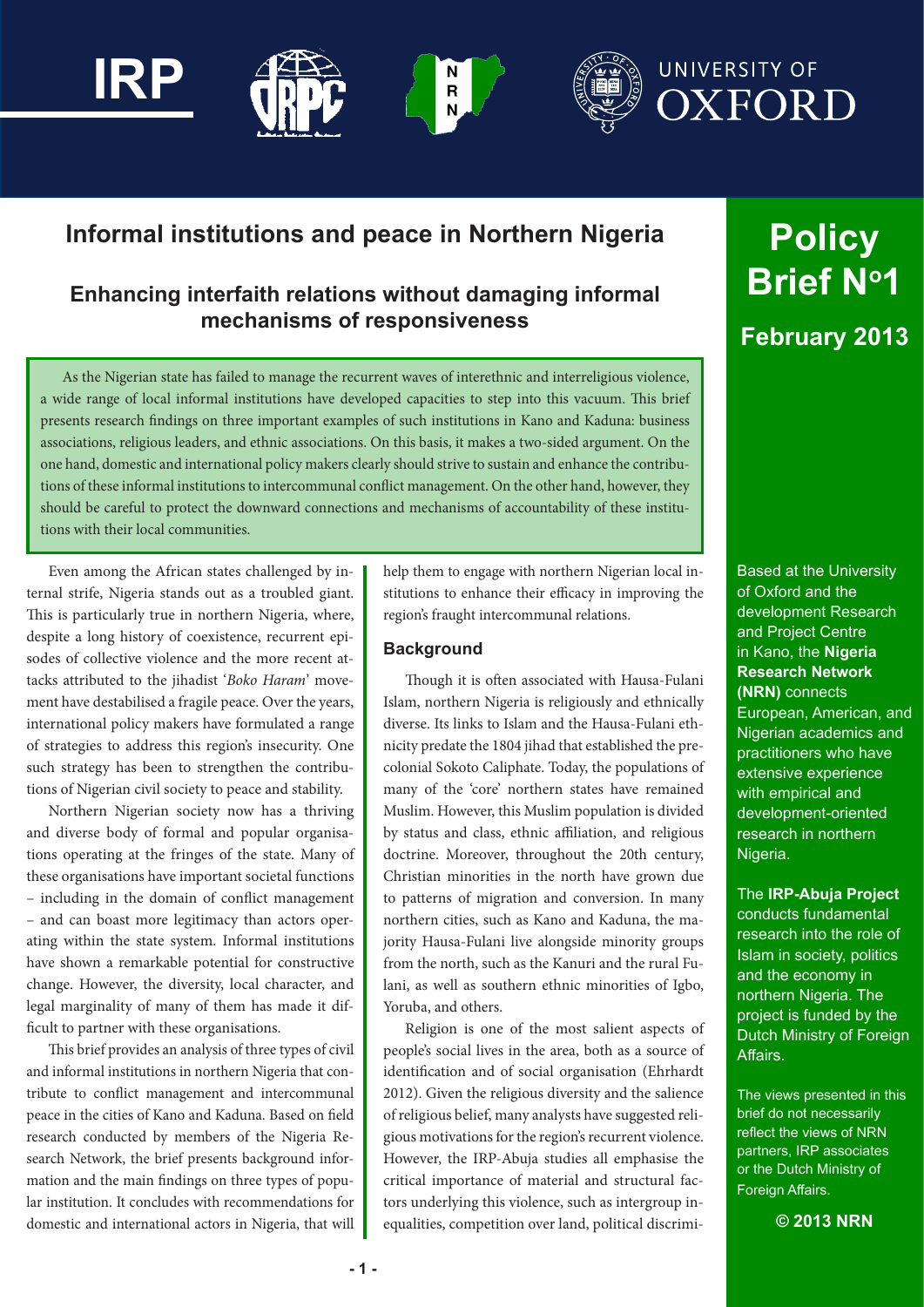#### **Box 1: Goat's Head Pepper Soup (***isi-ewu***) Sellers in Kano**

The goat's head pepper soup (*isi-ewu*) business is an overwhelmingly female activity, and exclusively Christian owing to its link with the selling of beer. Despite this, the goat's head pepper soup business depends on close interaction with butchers – a predominantly Muslim male activity in the area. Rather than constituting a source of conflict between Christians and Muslims involved in the activity, the goat's head business has tended to harmonise the interests of Christians and Muslims involved. Both constitute lowly or despised groups in Hausa Islamic society: *isi-ewu* producers because they are involved in the selling of beer, and butchers because they are traditionally a semi-servile caste within Hausa social structure. Isi-ewu producers are also collectively organized in the Food Sellers and Beverage Association, which negotiates taxes with the Local Government, and collects them in bulk. The Association has reduced tax levels by more than half, according to the experience of a number of proprietors and also engages in basic social welfare activities; but there are a number of other problems faced by isi-ewu producers that are more difficult for the Association to address, such as the lack of electricity, religiously-biased policing and terrorist attacks.

> nation and exclusion, and the lingering impact of unresolved violence and injustice.

> Bringing resolution to the conflicts in northern Nigeria will require substantive interventions to tackle the structural causes of violence. There is no doubt that most of the responsibility to address these issues lies with the Nigerian state, and informal actors can only play a small part. The subsequent sections will illustrate their potential role, showing how three types of local institutions can affect intercommunal violence in their respective fields: 1) the informal economy, 2) ethnic and cultural associations, and 3) religious organisations.

#### **Economic institutions in Kano & Kaduna**

In her study of informal enterprise networks and intercommunal conflict in Kano and Kaduna, Meagher (2012) shows how Christians and Muslims cooperate in the informal economy of both northern cities. More importantly, most Christians and Muslims who work together show high levels of familiarity and trust across religious lines. As a result, they maintain good social relations, to the extent that they protect each other in situations of violence. The study highlights that, while collective violence between Christians and Muslims does occur, it rarely involves those who work closely together.

In several sectors of the informal economy, these constructive intercommunal relations can be reinforced by local enterprise organisations and unions. Motorcycles taxis in both Kano and Kaduna, for example, are organised into State chapters of the national Amalgamated Commercial Motorcycle Owners and Riders Association (ACOMORAN), which

unite Christian and Muslim riders around occupational goals. Box 1 presents a second example, of the Goat's Head Pepper Soup Sellers in Kano. In addition to these two sectors, Meagher (2012) also analyses tailors, butchers, and car tyre dealers. Through these case studies, Meagher clearly shows that familiarity, trust, and interest-based associations help to maintain constructive relations between Christians and Muslims who work together in the informal economy of northern Nigeria.

However, over the past years significant threats to this constructive dynamic have developed. In particular, Meagher notes that informal business associations are at risk from:

- Increasing residential segregation along religious lines, particularly in Kaduna;
- • Withdrawal of (largely Christian) Igbo traders in Kano, and the consequent weakening of collaborative and job creating dynamics between Christian and Muslim businesses;
- • The politicisation of religion by State governments, for example in the manner of implementation of *shari'a* law; and the preferential political relations with Muslim or Christian enterprise associations, for example in unequal processes of tax collection.

#### **Muslim minority associations in Kano**

Hashim and Walker's (2012) study of non-Hausa Muslim minorities in Kano State reveals the challenges of diversity within a faith community. There is a failure in the dominant Hausa-Fulani Muslim community to accept ethnic Muslim minorities as Muslims because they define them as an ethnic 'Other' with whom they are in conflict. Intolerance towards Muslim minorities becomes part of a wider cycle of ethno-religious crisis where the spiral of violence deepens as the definition of the 'Other' widens. As this situation worsens and conflicts become more frequent, Muslim minorities, sharing a religious identity with the Hausa on one hand and ethnic identities with the southern migrants on the other, are prevented from grasping opportunities for bridge building.

Associations of non-Hausa Muslim minorities in Kano are organised as formal religious groups with regular meetings and scheduled social and religious programs on Sundays, similar to the practice of the churches of Kano. Some of the associations, such as the Nuruddeen Society of Nigeria, were founded in the south of Nigeria, while others have their roots in Kano, such as the Igbo Muslim Association. All interviewees from these non-Hausa Muslim associations considered their communities as an important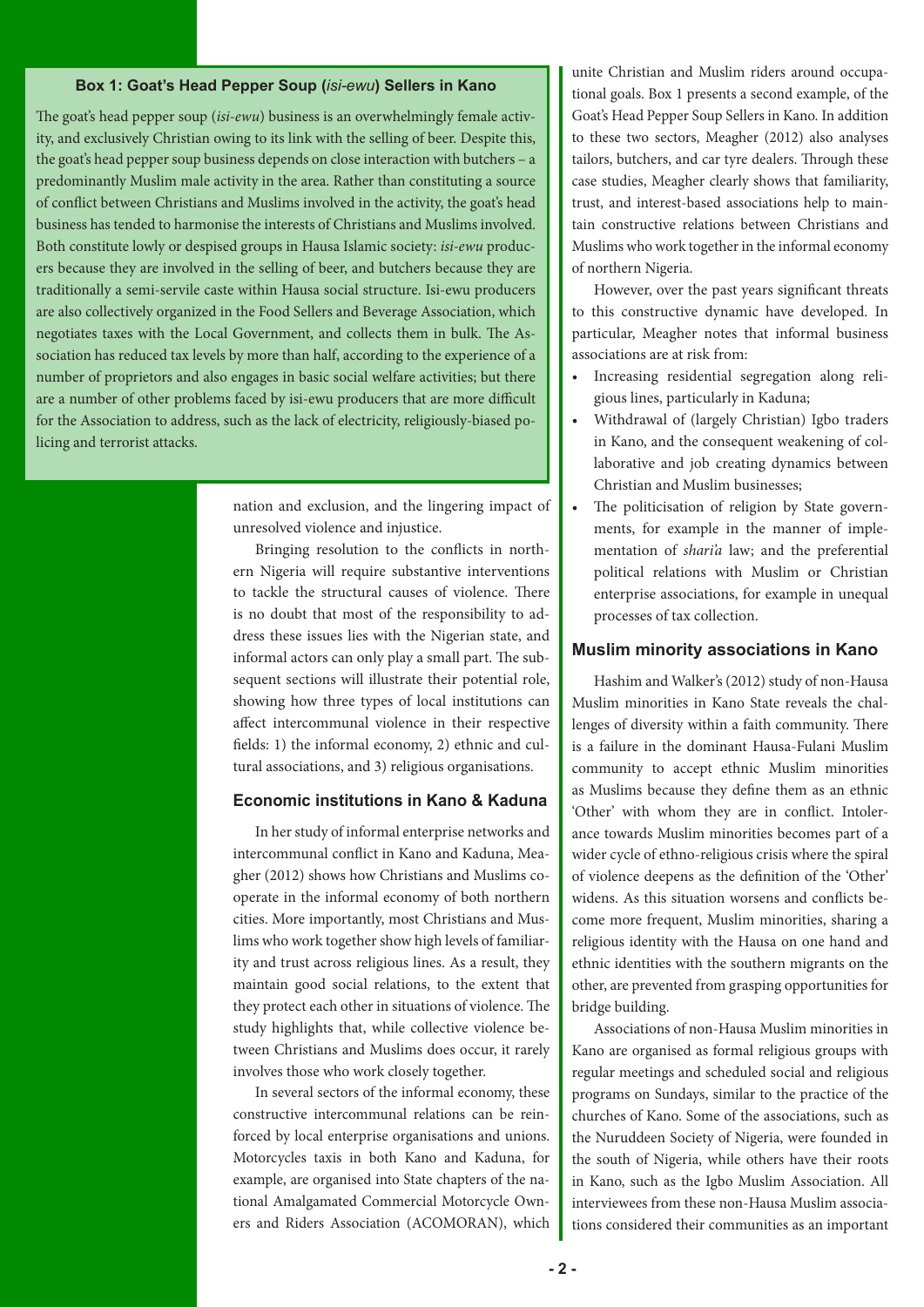part of the Kano population. Many are considered to be part of the Yoruba ethnic community, but the actual membership of these 'Yoruba' associations and mosques is ethnically highly diverse. As such, Hashim and Walker (2012) argue that these non-Hausa Muslim associations have great potential as mediators in situations of violent religious or ethnic conflicts.

However, Hashim and Walker (2012) note that in periods of religious and ethnic violence, these Muslim minorities are increasingly attacked from both sides, each seeing them as representative of their 'enemies'. They also highlight the failure of state structures to invite the Muslim minorities to conflict resolution discussions because they do not fall within the state's operational stereotype of the Muslim northerner against the Christian southerner. Muslim minorities hardly get compensation for their losses, and their letters and petitions are hardly acknowledged. Because the state simultaneously distributes money and material goods to a few selected 'leaders' within the Muslim minorities, there is the widespread feeling that these 'leaders' are serving the interests of the state politicians at the expense of the Muslim minorities. As a result, rather than fulfilling their potential as peace builders in Christian-Muslim confrontations, non-Hausa Muslims have become de facto parties in a conflict where they are increasingly forced to take sides.

#### **Religious leaders in Kano**

Though some Muslim and Christian leaders take part in the promotion of conflict, a good number of them use their positions to promote peaceful coexistence. Looking at the roles of these preachers in Kano, Ehrhardt (2012) shows that these institutions have several means at their disposal to address intercommunal strife.

First, religious leaders have easy access to their community members, are highly visible, and can count on high levels of legitimacy and authority, especially compared to politicians and state officials (see Box 2). On this basis, they can (de)mobilise their followers and have considerable influence over their perceptions of important societal events and their views of other religious groups.

Second, Christian and Muslim leaders are also one of the primary points of contact for community members in situations of crisis, such as marital conflicts, divorce, inheritance issues, health problems, interpersonal conflicts, or troubles of a spiritual nature. Christian and Muslim leaders thus have a great capacity to address intimate problems brought to them by their followers; however, their interventions would benefit from more professional training, particularly in the areas of family counselling and maternal health. Moreover, many Christian and other minority religious leaders are also engaged in protecting their community during episodes of violence, for example by guarding the church compound or giving care to displaced persons. In all such cases, religious leaders have a significant opportunity to de-escalate crisis situations and contribute to peaceful conflict management.

Religious leaders in Kano have a potential to contribute to resolving the structural dimensions of intercommunal conflict in three ways:

- • Through the strengthening of religious and, to some extent, secular education;
- Through advocacy for the rights of minority religious groups, for example the right to build their own places of worship; and
- • Through engagement in interfaith dialogues.

While these activities are promising, Ehrhardt also shows that, to-date, they have had little impact on shifting the deep structures giving rise to conflict. Moreover, while these activities can be applied to reduce conflict, they can also be used to intensify it. Finally, the influence of Christian and Muslim leaders in Kano is entirely based on the strong connection of the preachers with their community members. Severing this connection, for example through external conditional funding or 'tainting' the reputation of religious leaders with political connotations, can easily destroy their very basis of authority.

#### **Policy recommendations**

These findings suggest several possible interventions by international actors, including the interna-



#### **Box 2: Percentages of Kano respondents with at least "some trust" in different authorities in Kano**